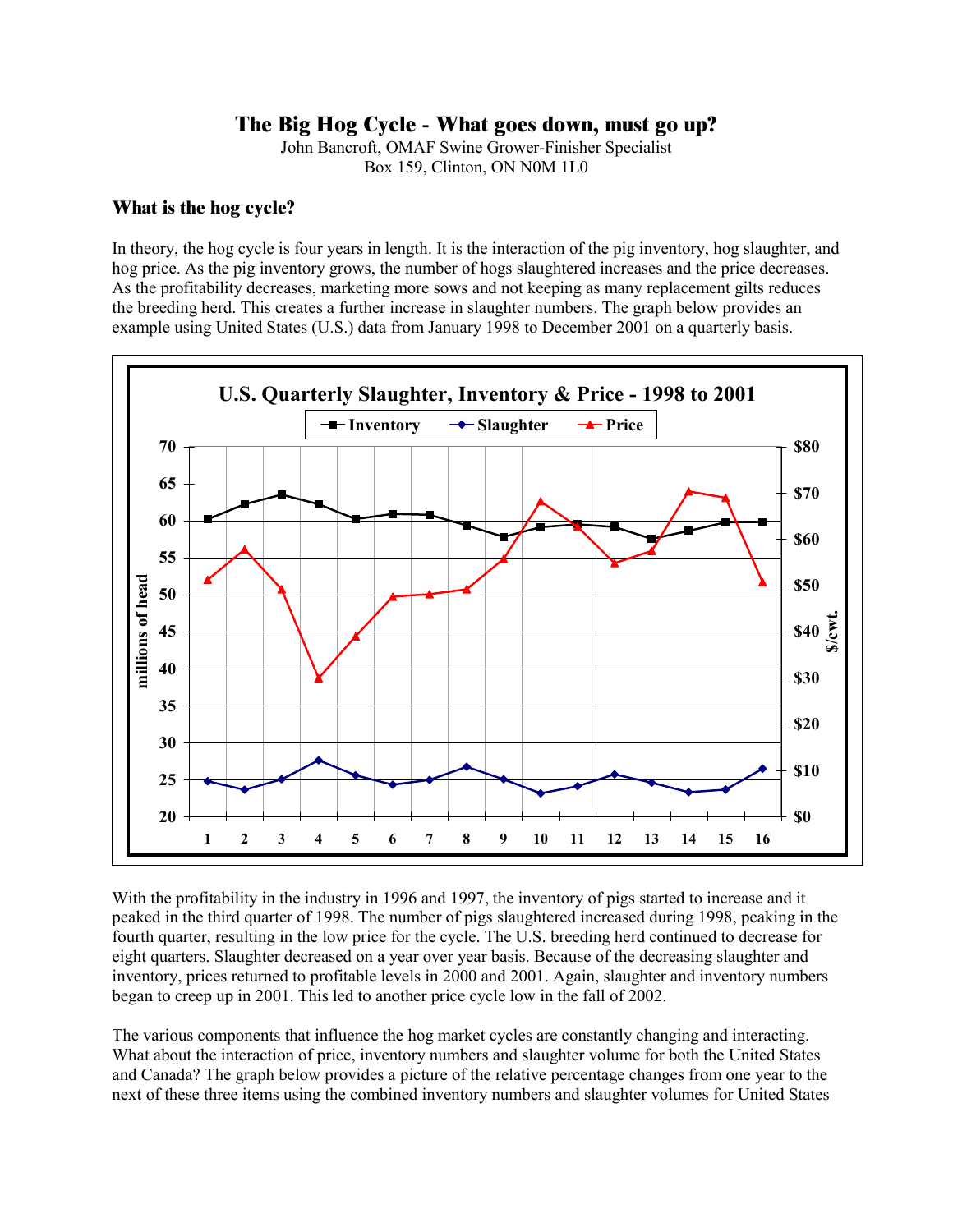and Canada. The slaughter is the combined hog slaughter of United States and Canada. For example, the percentage change shown for 2002 is 3.2% which means the combined slaughter was up 3.2% in 2002 compared to 2001. The price used is from various sources in the United States including the National Cost Price that is used for the Ontario Base Formula Price. For example, the percentage change shown for 2002 is –24.7% which means the price in 2002 was down 24.7% compared to the price in 2001. The inventory is the combined pig inventories of United States and Canada. The December 1 inventory was used for the United States and the January 1 inventory was used for Canada. For example, the inventory change shown for 2003 is 0% which means the combined inventories of December 1, 2002 for the U.S. and January 1, 2003 for Canada were the same as the combined inventories of December 1, 2001 for the U.S. and January 1, 2002 for Canada.

The graph illustrates the change in the volatility of price versus the change in slaughter volumes that the industry has been experiencing in recent years compared to the early 1990's. Is the 2003 market experiencing a similar transition year (small change in inventory numbers, slaughter volume and price) as it did in 1997, 1999 and 2001 between highs and lows?



Historically, the length of each hog cycle does vary. The underlying principal of the hog cycle is the lag time created by the biology of hogs. It takes approximately 10 months from the time a sow is bred to the time market hogs are available for slaughter. However, it is not just the biology, number of pigs, prices, and pork produced that impact on the length of a hog cycle and the swings in the numbers.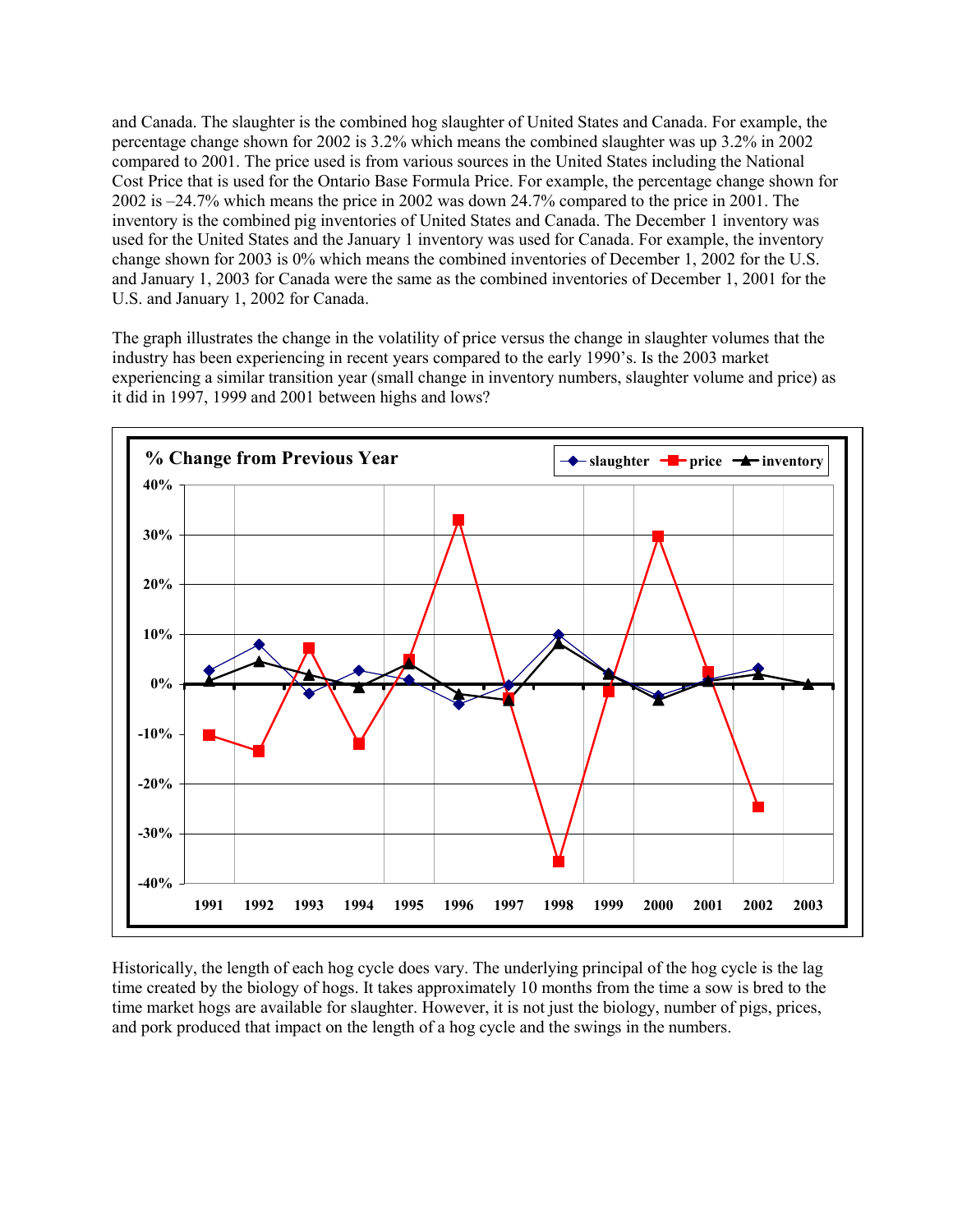### **What are some other items that impact on the hog cycle?**

Several items that have a direct or indirect impact on the hog cycle include:

- Corn prices and the resulting impact on feed prices
- Supply, demand and prices of competing meats (i.e. beef and chicken)
- Pork wholesale and retail prices along with the farmer's share of the retail price
- Domestic and export demand for pork
- Production efficiency (i.e. % of sows farrowing, pigs per sow, dressed weights of market pigs)
- Production technologies
- Changing consumer attitudes
- Impact of unexpected events (i.e. disease out breaks, political decisions)
- Industry demographics
- Global competition

## **How has the Ontario market hog price responded during the last two hog cycles and the start of the current cycle?**

The following graph is based on the hog cycles from 1994 to 1997, 1998 to 2001, and the current cycle which started in 2002. The weekly Ontario market hog prices (\$/ckg, 100 index) are averaged on a quarterly basis. The price for the  $6<sup>th</sup>$  quarter (the  $2<sup>nd</sup>$  quarter of 2003) in the current cycle is preliminary. The graph shows the price lows being posted in the  $4<sup>th</sup>$  quarters of 1994, 1998, and 2002.